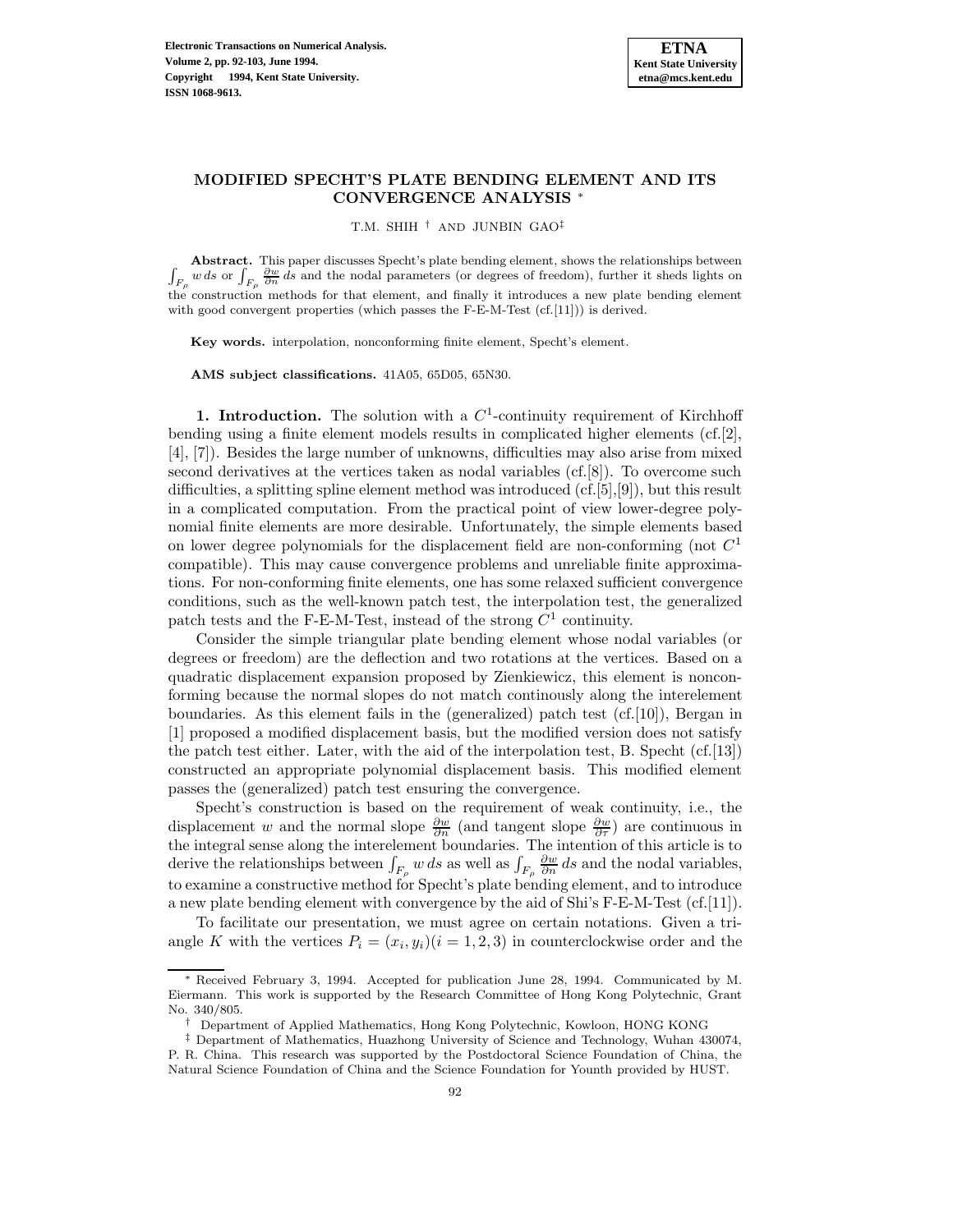area  $\Delta$ , we put

$$
\xi_1 = x_2 - x_3, \qquad \xi_2 = x_3 - x_1, \qquad \xi_3 = x_1 - x_2
$$
  
\n
$$
\eta_1 = y_2 - y_3, \qquad \eta_2 = y_3 - y_1, \qquad \eta_3 = y_1 - y_2
$$
  
\n
$$
l_{12}^2 = \xi_3^2 + \eta_3^2, \quad l_{23}^2 = \xi_1^2 + \eta_1^2, \quad l_{31}^2 = \xi_2^2 + \eta_2^2
$$
  
\n
$$
r_1 = \frac{1}{\Delta}(\xi_2 \xi_3 + \eta_2 \eta_3), \quad r_2 = \frac{1}{\Delta}(\xi_3 \xi_1 + \eta_3 \eta_1), \quad r_3 = \frac{1}{\Delta}(\xi_1 \xi_2 + \eta_1 \eta_2)
$$
  
\n
$$
t_1 = \frac{1}{\Delta}(\xi_1^2 + \eta_1^2), \quad t_2 = \frac{1}{\Delta}(\xi_2^2 + \eta_2^2), \quad t_3 = \frac{1}{\Delta}(\xi_3^2 + \eta_3^2)
$$

Denote by  $F_i$  the edge of K opposite to the vertex  $P_i$ , and by  $\tau_i$  and  $n_i$  the unit tangent and outward normal on  $F_i(i = 1, 2, 3)$ , respectively. Now we let  $\lambda_i$  denote the area coordinates relative to the vertices  $P_i$ , i.e.,

$$
\begin{cases}\nx = x_1\lambda_1 + x_2\lambda_2 + x_3\lambda_3 \\
y = y_1\lambda_1 + y_2\lambda_2 + y_3\lambda_3 \\
1 = \lambda_1 + \lambda_2 + \lambda_3\n\end{cases}
$$

such that the triangle K is transformed into the standard simplex  $K^* = \{(\lambda_1, \lambda_2,$  $\lambda_3$ ) $|\lambda_1 + \lambda_2 + \lambda_3 = 1, \lambda_i \geq 0$ .

**2. Analysis for Specht's element.** Specht's plate bending element was defined in [13] as follows. Let K be a triangle with vertices at  $P_i = (x_i, y_i), (i = 1, 2, 3)$  in counterclockwise order. Specht's element has three degrees of freedom per vertex, i.e., displacement at vertex and the two rotations expressed by the derivatives of the transverse displacement, similar to Zienkiewicz's element,

(2.1) 
$$
D(K, w) = (w(P_1), w_x(P_1), w_y(P_1), w(P_2), w_x(P_2), w_y(P_2), w_y(P_3), w_x(P_3), w_y(P_3))^T
$$

The shape function space of Specht's element is

(2.2) 
$$
P(K) = \{ w \in R(K) | \int_{F_i} P_2^{(i)} \frac{\partial w}{\partial n_i} ds = 0, 1 \le i \le 3 \},
$$

where  $P_2^{(i)}$  is the Legendre polynomial of order 2 on  $F_i$  and

(2.3) 
$$
R(K) = \text{span}\{\lambda_1, \lambda_2, \lambda_3, \lambda_1\lambda_2, \lambda_2\lambda_3, \lambda_3\lambda_1, \lambda_1^2\lambda_2, \lambda_2^2\lambda_3, \lambda_3^2\lambda_1, \lambda_1^2\lambda_2\lambda_3, \lambda_1\lambda_2^2\lambda_3, \lambda_1\lambda_2\lambda_3^2\}.
$$

It is clear that  $\dim P(K) = 9$  and the interpolation problem  $(P(K), D(K, w))$ is unisolvable, i.e., for any given constants  $C = (c_1, c_2, \dots, c_9)^T$  there exists unique  $w \in P(K)$  such that  $D(K, w) = C$ . In [13], B. Specht wrote "The required three higher terms are assumed linear combinations of the following cubic and quartic terms:  $\lambda_1^2\lambda_2, \lambda_2^2\lambda_3, \lambda_3^2\lambda_1, \lambda_1^2\lambda_2\lambda_3, \lambda_1\lambda_2^2\lambda_3, \lambda_1\lambda_2\lambda_3^2$ . This assumption is successful", but why did B.Specht add those terms? To explain Specht's element again, first, we introduce an interpolation theorem.

Let  $\pi_k(K)$  be polynomial space of order k defined on K, and denote by  $\Lambda(K, w)$ the following interpolation conditions (or linear functionals defined on  $\pi(K)$ )

(2.4) 
$$
\Lambda(K, w) = \begin{array}{ll} (w(P_1), w_x(P_1), w_y(P_1), w(P_2), w_x(P_2), w_y(P_2), \\ w(P_3), w_x(P_3), w_y(P_3), \int_{F_1} w ds, \int_{F_2} w ds, \\ \int_{F_3} w ds, \int_{F_1} \frac{\partial w}{\partial n_1} ds, \int_{F_2} \frac{\partial w}{\partial n_2} ds, \int_{F_3} \frac{\partial w}{\partial n_3} ds)^T \end{array}
$$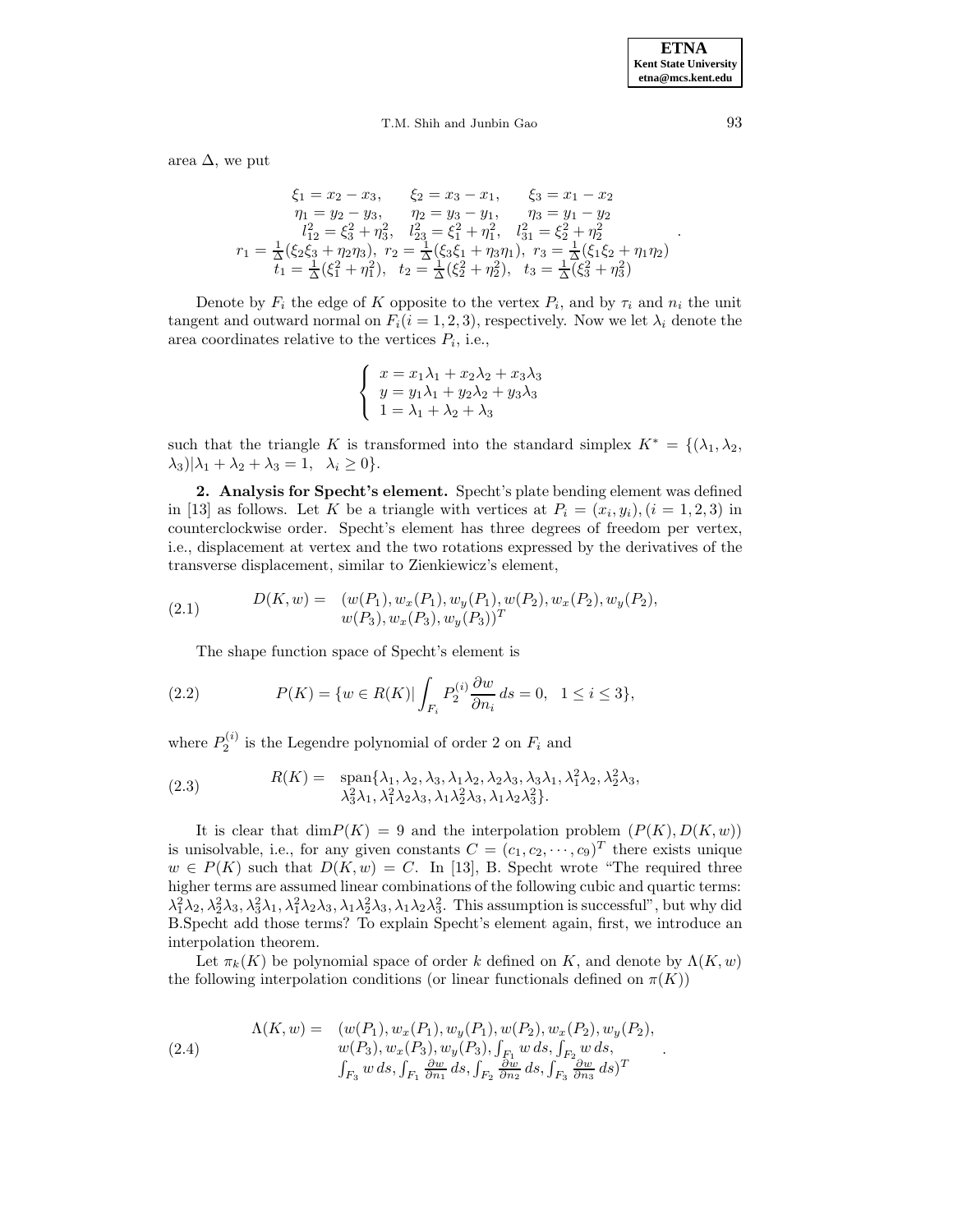| <b>ETNA</b>                  |
|------------------------------|
| <b>Kent State University</b> |
| etna@mcs.kent.edu            |

THEOREM 2.1. The interpolation problem  $(\pi_4(K), \Lambda(K, w))$  is unisolvable, that is, for any given constants  $C = (c_1, c_2, \dots, c_{15})^T$ , there exists a unique polynomial  $w \in \pi_4(K)$  such that

$$
\Lambda(K, w) = C.
$$

*Proof.* For  $w \in \pi_4(K)$ , by the Bernstein-Bezier representation, we have

$$
w = \sum_{i+j+k=4} \frac{4!}{i!j!k!} w_{ijk} \lambda_1^i \lambda_2^j \lambda_3^k.
$$

It is not difficult to show that the coefficients  $w_{ijk}$   $(i = 0 \text{ or } j = 0 \text{ or } k = 0)$  can be represented by  $w(P_1) = c_1, w_x(P_1) = c_2, w_y(P_1) = c_3, w(P_2) = c_4, w_x(P_2) = c_5$  $c_5, w_y(P_2) = c_6, w(P_3) = c_7, w_x(P_3) = c_8, w_y(P_3) = c_9, \int_{F_1} w \, ds = c_{10}, \int_{F_2} w \, ds = c_{10}$  $c_{11}, \int_{F_3} w \, ds = c_{12}.$ 

By the aid of the barycentric coordinates with respect to  $K$ , we obtain

$$
l_{12} \frac{\partial w}{\partial n_3} = -\frac{1}{2} \left( r_2 \frac{\partial w}{\partial \lambda_1} + r_1 \frac{\partial w}{\partial \lambda_2} + t_3 \frac{\partial w}{\partial \lambda_3} \right)
$$
  

$$
= -2 \left( r_2 \sum_{i+j+k=3} \frac{3!}{i!j!k!} w_{i+1jk} \lambda_1^i \lambda_2^j \lambda_3^k + r_1 \sum_{i+j+k=3} \frac{3!}{i!j!k!} w_{ij+1,k} \lambda_1^i \lambda_2^j \lambda_3^k + t_3 \sum_{i+j+k=3} \frac{3!}{i!j!k!} w_{ijk+1} \lambda_1^i \lambda_2^j \lambda_3^k \right).
$$

Substituting  $\lambda_3 = 0$  on the edge  $P_1P_2$  yields the following relation:

$$
l_{12} \frac{\partial w}{\partial n_3}\Big|_{\lambda_3=0} = -2 \left( r_2 \sum_{i+j=3} \frac{3!}{i!j!} w_{i+1 j0} \lambda_1^i \lambda_2^j + r_1 \sum_{i+j=3} \frac{3!}{i!j!} w_{ij+10} \lambda_1^i \lambda_2^j + t_3 \sum_{i+j=3} \frac{3!}{i!j!} w_{ij1} \lambda_1^i \lambda_2^j \right).
$$

Integrating the above equation on the edge  $F_3$  yields

$$
2l_{12} \int_{F_3} \frac{\partial w}{\partial n_3} ds
$$
  
= 
$$
- \left( r_2 \sum_{i+j=3} w_{i+1j0} + \sum_{i+j=3} w_{ij+10} + t_3 \sum_{i+j=3} w_{ij1} \right).
$$

Thus we have

$$
t_3(w_{211} + w_{121}) = -2l_{12} \int_{F_3} \frac{\partial w}{\partial n_3} ds - t_3(w_{301} + w_{031}) -r_2 \sum_{i+j=3} w_{i+j0} - r_1 \sum_{i+j=3} w_{ij+10}.
$$

Similarily, the following relations are derived:

$$
t_1(w_{121} + w_{112}) = -2l_{23} \int_{F_1} \frac{\partial w}{\partial n_1} ds - t_1(w_{130} + w_{103}) -r_3 \sum_{j+k=3}^{n} w_{0j+1k} - r_2 \sum_{j+k=3}^{n} w_{0jk+1}
$$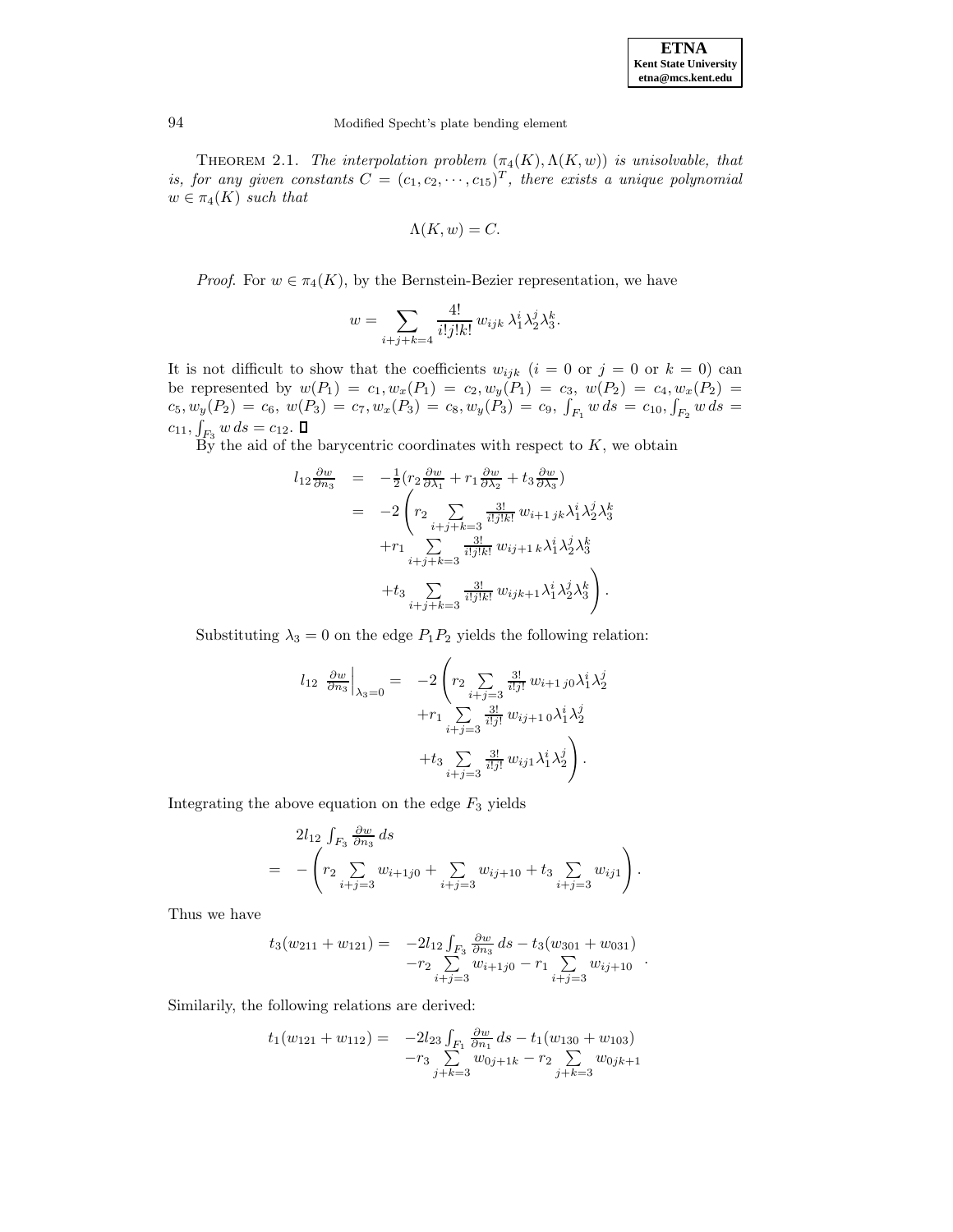**ETNA Kent State University etna@mcs.kent.edu**

T.M. Shih and Junbin Gao 95

$$
t_2(w_{211} + w_{112}) = -2l_{31} \int_{F_2} \frac{\partial w}{\partial n_2} ds - t_2(w_{301} + w_{103}) -r_1 \sum_{i+k=3} w_{i0k+1} - r_3 \sum_{i+k=3} w_{i+10k}.
$$

Hence the coefficients  $w_{211}, w_{121}$  and  $w_{112}$  can be represented by  $C = (c_1, c_2, c_3,$  $c_4, c_5, c_6, c_7, c_8, c_9, c_{10}, c_{11}, c_{12}, c_{13}, c_{14}, c_{15})^T$ .

Now we consider the following interpolation problem: Find a 9-dimensional subspace  $Q(K)$  of  $\pi_4(K)$  such that for any given values  $c_1, c_2, c_3, c_4, c_5, c_6, c_7, c_8, c_9$  there exists a unique  $w \in Q(K)$  satisfying

(2.5) 
$$
\begin{cases} w(P_1) = c_1, & w_x(P_1) = c_2, & w_y(P_1) = c_3, \\ w(P_2) = c_4, & w_x(P_2) = c_5, & w_y(P_2) = c_6, \\ w(P_2) = c_7, & w_x(P_3) = c_8, & w_y(P_3) = c_9, \end{cases}
$$

(2.6)  
\n
$$
\begin{cases}\n\int_{F_3} w \, ds & = \frac{l_{12}}{2} [w(P_1) + w(P_2)] + \frac{l_{12}^2}{12} \left[ \frac{\partial w}{\partial \tau_3} (P_1) - \frac{\partial w}{\partial \tau_3} (P_2) \right] \\
& = \frac{l_{12}}{2} [c_1 + c_2] + \frac{l_{12}}{12} \left[ \xi_3 (c_5 - c_2) + \eta_3 (c_6 - c_3) \right], \\
\int_{F_1} w \, ds & = \frac{l_{23}}{2} [w(P_2) + w(P_3)] + \frac{l_{23}}{12} \left[ \frac{\partial w}{\partial \tau_1} (P_2) - \frac{\partial w}{\partial \tau_1} (P_3) \right] \\
& = \frac{l_{23}}{2} [c_2 + c_3] + \frac{l_{23}}{12} \left[ \xi_1 (c_8 - c_5) + \eta_1 (c_9 - c_6) \right], \\
\int_{F_2} w \, ds & = \frac{l_{31}}{2} [w(P_3) + w(P_1)] + \frac{l_{31}}{12} \left[ \frac{\partial w}{\partial \tau_2} (P_3) - \frac{\partial w}{\partial \tau_2} (P_1) \right] \\
& = \frac{l_{31}}{2} [c_3 + c_1] + \frac{l_{31}}{12} \left[ \xi_2 (c_2 - c_8) + \eta_2 (c_3 - c_9) \right],\n\end{cases}
$$

and

(2.7)  
\n
$$
\begin{cases}\n\int_{F_3} \frac{\partial w}{\partial n_3} ds &= \frac{l_{12}}{2} \left[ \frac{\partial w}{\partial n_3} (P_1) + \frac{\partial w}{\partial n_3} (P_2) \right] \\
&= \frac{1}{2} [-\xi_3 (c_2 + c_5) + \eta_3 (c_3 + c_6)], \\
\int_{F_1} \frac{\partial w}{\partial n_1} ds &= \frac{l_{23}}{2} \left[ \frac{\partial w}{\partial n_1} (P_2) + \frac{\partial w}{\partial n_1} (P_3) \right] \\
&= \frac{1}{2} [-\xi_1 (c_5 + c_8) + \eta_1 (c_6 + c_9)], \\
\int_{F_2} \frac{\partial w}{\partial n_2} ds &= \frac{l_{31}}{2} \left[ \frac{\partial w}{\partial n_2} (P_3) + \frac{\partial w}{\partial n_2} (P_1) \right] \\
&= \frac{1}{2} [-\xi_2 (c_8 + c_2) + \eta_2 (c_9 + c_3)].\n\end{cases}
$$

Denoting by  $Q_1$  the coefficient matrix, with respect to  $C = (c_1, c_2, \dots, c_9)^T$ , of the right hand sides of (2.6) and (2.7), and letting  $Q = \begin{pmatrix} I & \overline{I} \\ 0 & \overline{I} \end{pmatrix}$  $\,_{1}$  $\overline{\phantom{0}}$ , then (2.5), (2.6) and (2.7) can be written as

(2.8) 
$$
\Lambda(K, w) = Q D(K, w).
$$

Let the interpolation polynomial be

(2.9) 
$$
w = \sum_{i+j+k=4} \frac{4!}{i!j!k!} w_{ijk} \lambda_1^i \lambda_2^j \lambda_3^k.
$$

Substituting (2.9) into (2.4) yields the following relationship

$$
(2.10)\quad \Lambda(K, w) = G X,
$$

where  $X = (w_{ijk})_{i+j+k=4}^T$ . Clearly G is a nonsingular matrix of order 15, in view of Theorem 2.1. Then according to  $(2.8)$  and  $(2.10)$ , we have

$$
GX = Q D(K, w),
$$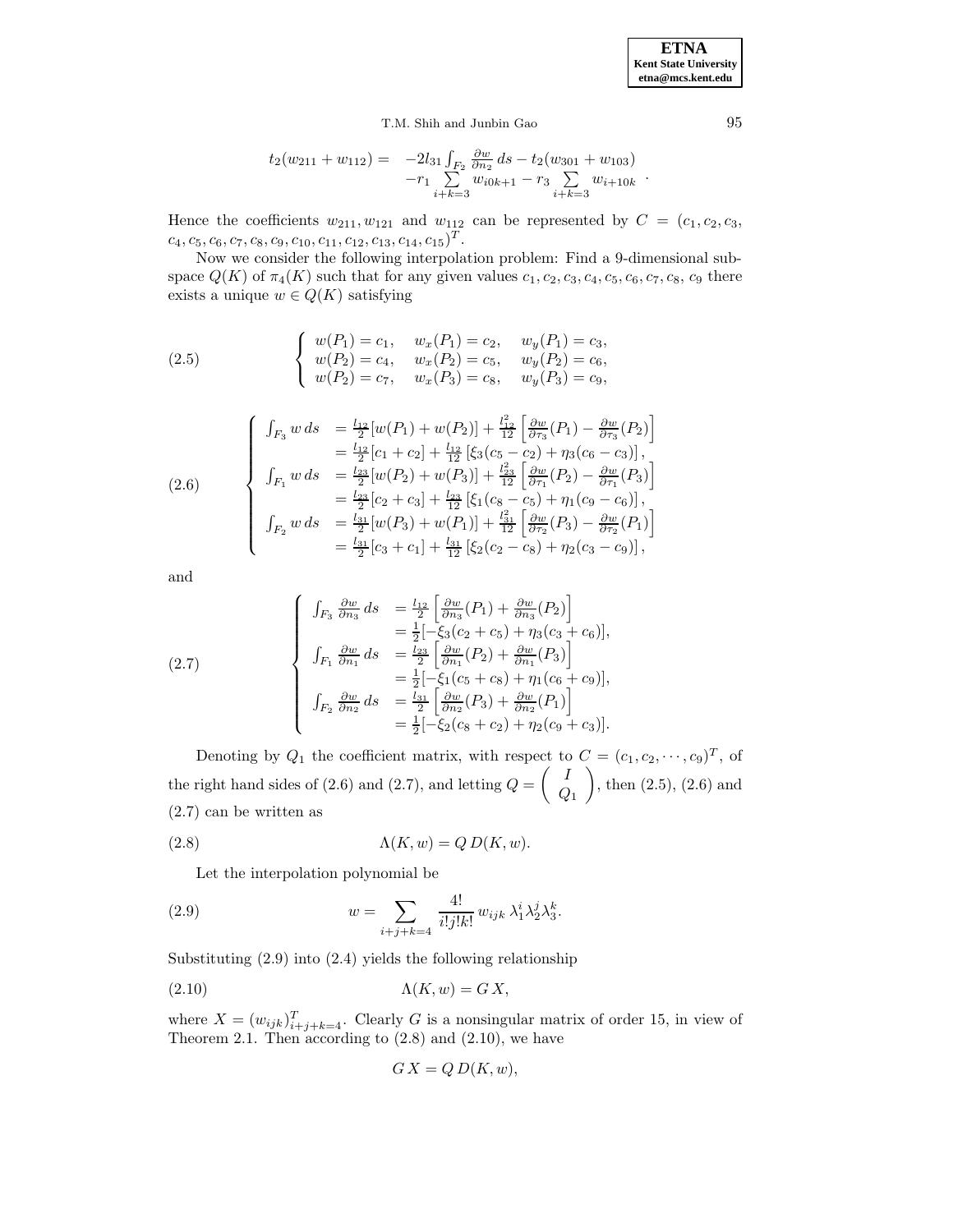Defining

$$
Q(K) = \left\{ w = \sum_{i+j+k=4} \frac{4!}{i!j!k!} w_{ijk} \lambda_1^i \lambda_2^j \lambda_3^k \in \pi_4(K) | \ GX = QD(K, w) \right\},
$$

we obtain the following results.

THEOREM 2.2. With assumptions as above we have  $Q(K) = P(K)$  (The shape function space of Specht's element), and  $(Q(K), D(K, w), K)$  is just the Specht's plate bending element.

*Proof.* It is necessary to show that for any polynomial  $w \in P(K)$ , (2.6) and (2.7) are valid. In [12], Shi and Chen have showed that the integrals of normal slopes of Specht's element on each edge of  $K$  are discretized by a linear integral formula. Thus (2.7) is valid for Specht's element. Let  $w \in P(K)$ , then from [13] w is a polynomial of order 3 on each edge of  $K$ . Hence equations  $(2.6)$  are also valid for w. This completes the proof.  $\Box$ 

By (2.6) and (2.7), element  $(Q(K), D(K, w), K)$  ( $K \in \Delta$  a triangulation) passes the strong  $F1$  and strong  $F2$  test (cf. [11]) which ensures convergence.

**3. A new plate bending triangular element.** It is known that the strong F1 and the strong F2 tests ensure the Patch Test for the plate bending problem, but the strong F1 and the strong F2 tests are indeed stronger conditions for the convergence of finite element. In general, the F1 test (not the strong F1 test) can be satisfied when the displacement values at the vertices of the triangular element are used as the degrees of freedom (or parameters) of the finite element (cf.[11]). Thus it is not essential how to discretize integrals  $\int_{F_{\rho}} w \, ds$  (such as (2.6) in the construction of Specht's element). It is important to keep the strong F2 test.

Now let us discuss another interpolation problem given as follows: Find a polynomial subspace  $R(K)$  such that for any given constants  $C = (c_1, c_2, \dots, c_{12})^T$  there exists a unique polynomial  $w \in R(K)$  satisfying the following interpolation conditions:

(3.1) 
$$
\begin{cases} w(P_1) = c_1, & w_x(P_1) = c_2, & w_y(P_1) = c_3 \\ w(P_2) = c_4, & w_x(P_2) = c_5, & w_y(P_2) = c_6 \\ w(P_3) = c_7, & w_x(P_3) = c_8, & w_y(P_3) = c_9 \\ \int_{F_1} \frac{\partial w}{\partial n_1} ds = c_{10}, \int_{F_2} \frac{\partial w}{\partial n_2} ds = c_{11}, \int_{F_3} \frac{\partial w}{\partial n_3} ds = c_{13}. \end{cases}
$$

Let

(3.2) 
$$
F(K, w) = (w(P_1), w_x(P_1), w_y(P_1), w(P_2), w_x(P_2), w_y(P_2), w(P_3), w_x(P_3), w_y(P_3), \int_{F_1} \frac{\partial w}{\partial n_1} ds, \int_{F_2} \frac{\partial w}{\partial n_2} ds, \int_{F_3} \frac{\partial w}{\partial n_3} ds)^T.
$$

We will use the method introduced in [6] to find the interpolation subspace  $R(K)$ . For notation, set

(3.3)  
\n
$$
R(K) = \pi_3(K) \oplus \begin{cases} d_1(r_3\lambda_2 + r_2\lambda_3 + t_1\lambda_1)(\lambda_2^3 + \lambda_3^3 + 3\lambda_1\lambda_2\lambda_3) \\ + d_2(r_1\lambda_3 + r_3\lambda_1 + t_2\lambda_2)(\lambda_3^3 + \lambda_1^3 + 3\lambda_1\lambda_2\lambda_3) \\ + d_3(r_2\lambda_1 + r_1\lambda_2 + t_3\lambda_3)(\lambda_1^3 + \lambda_2^3 + 3\lambda_1\lambda_2\lambda_3) \\ t_1d_1 + t_2d_2 + t_3d_3 = 0, \ d_i \in R \end{cases}
$$

Referring to [6], in Section 5, we prove the following:

THEOREM 3.1. The interpolation problem  $(R(K), F(K, w), K)$  is unisolvable and  $dimR(K) = 12.$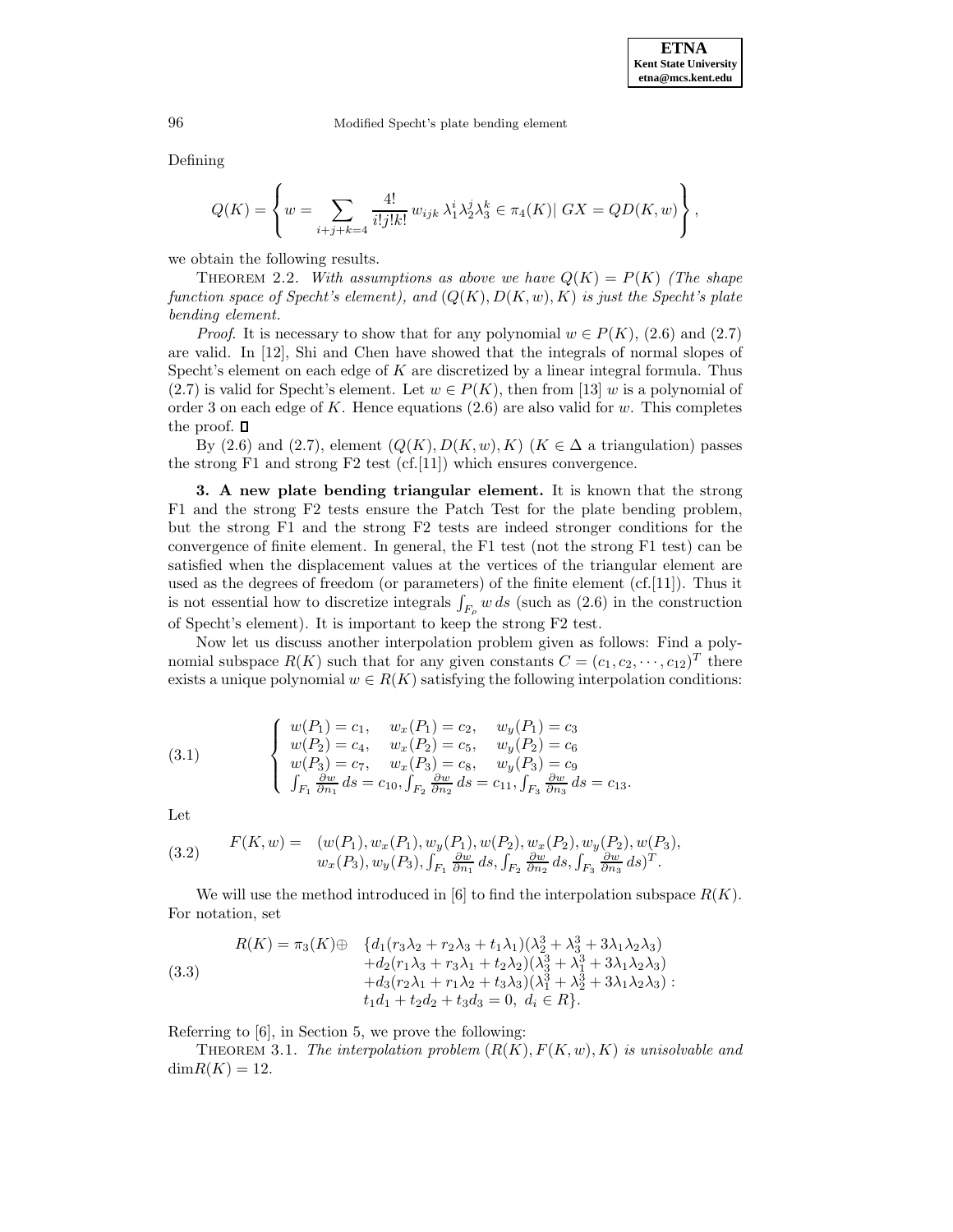Now let the interpolation polynomial be

(3.4)  
\n
$$
w = \beta_1 \lambda_1^3 + \beta_2 \lambda_2^3 + \beta_3 \lambda_3^3 + \beta_4 \lambda_1^2 \lambda_2 + \beta_5 \lambda_2^2 \lambda_1
$$
\n
$$
\beta_6 \lambda_2^2 \lambda_3 + \beta_7 \lambda_3^2 \lambda_2 + \beta_8 \lambda_3^2 \lambda_1 + \beta_9 \lambda_1^2 \lambda_3 + \beta_{10} \lambda_1 \lambda_2 \lambda_3
$$
\n
$$
+ d_1 (r_3 \lambda_2 + r_2 \lambda_3 + t_1 \lambda_1) (\lambda_2^3 + \lambda_3^3 + 3 \lambda_1 \lambda_2 \lambda_3)
$$
\n
$$
+ d_2 (r_1 \lambda_3 + r_3 \lambda_1 + t_2 \lambda_2) (\lambda_3^3 + \lambda_1^3 + 3 \lambda_1 \lambda_2 \lambda_3)
$$
\n
$$
+ d_3 (r_2 \lambda_1 + r_1 \lambda_2 + t_3 \lambda_3) (\lambda_1^3 + \lambda_2^3 + 3 \lambda_1 \lambda_2 \lambda_3)
$$

and  $t_1d_1 + t_2d_2 + t_3d_3 = 0$ . Substituting (3.4) into (3.2), we have

 $F(K, w) = C_{12 \times 13} X$ 

where  $X = (\beta_1, \beta_2, \beta_3, \beta_4, \beta_5, \beta_6, \beta_7, \beta_8, \beta_9, \beta_{10}, d_1, d_2, d_3)^T$  and  $t_1d_1 + t_2d_2 + t_3d_3 = 0$ , or  $\begin{pmatrix} F(K,w) \\ 0 \end{pmatrix}$  $\overline{\phantom{0}}$  $= \left( \begin{array}{c} C_{12\times13} \\ 1 \end{array} \right)$ t  $\overline{\phantom{0}}$ X where  $t = (0, 0, 0, 0, 0, 0, 0, 0, 0, t_1, t_2, t_3)$ , then  $\int \overrightarrow{C}_{12\times13}$ t  $\overline{ }$ is a nonsingular matrix from Theorem 3.1. Now if we discretize the three integrals in  $(3.1)$  as in  $(2.7)$ , then we have

$$
F(K, w) = G D(K, w)
$$

or

$$
\left(\begin{array}{c} G\,D(K,w) \\ 0 \end{array}\right) = \left(\begin{array}{c} C_{12\times13} \\ t \end{array}\right) X,
$$

and hence

(3.5) 
$$
X = \begin{pmatrix} C_{12\times13} \\ t \end{pmatrix}^{-1} \begin{pmatrix} GD(K, w) \\ 0 \end{pmatrix}.
$$

Let  $P^*(K) = \{w \in R(K) \mid w$  is defined as (3.4) and (3.5) and  $D(K, w)$  is the degree of freedom }. Then we have

THEOREM 3.2. The new finite element  $(P^*(K), D(K, w), K)$  passes the F1 test and the strong F2 test, and hence it converges for the plate bending problem.  $P^*(K) \neq$  $P(K)$  (shape function space of Specht's element).

*Proof.* For  $(P(K), D(K, w), K)$ , integral  $\int_{F_i} \frac{\partial w}{\partial n_i} ds$  depends only upon the parameters on the edge  $F_i$  in the sense of (2.7). Thus  $\int_{F_i} \Delta \frac{\partial w}{\partial n_i} ds = 0$  along the interelement boundary  $F_i$ . On the other hand, as the values at the vertices of the triangles are degree of freedoms, we can easily prove that  $\int_{F_i} \Delta w \, ds = o(||h||_{2, K_1 \cup K_2})$ , where  $F_i$ is the common boundary of  $K_1$  and  $K_2$ . This is just the F1 test. With the conclusions of [11] the finite element  $(P^*(K), D(K, w), K)$  is convergent over any regular triangulation for the fourth order elliptic problems. Finally, it is not difficult to show  $P^*(K) \neq P(K)$  by direct computation.  $\square$ 

**4. Analysis for Convergent Orders.** Consider the clamped plate problem, which corresponds to the following data: Find  $u \in H_0^2(\Omega)$  such that

(4.1) 
$$
a(u, v) = f(v), \qquad \forall v \in H_0^2(\Omega),
$$

with

$$
a(u,v) = \int_{\Omega} {\{\Delta u \Delta v + (1 - \sigma)(2u_{xy}v_{xy} - u_{xx}v_{yy} - u_{yy}v_{xx})\} dxdy},
$$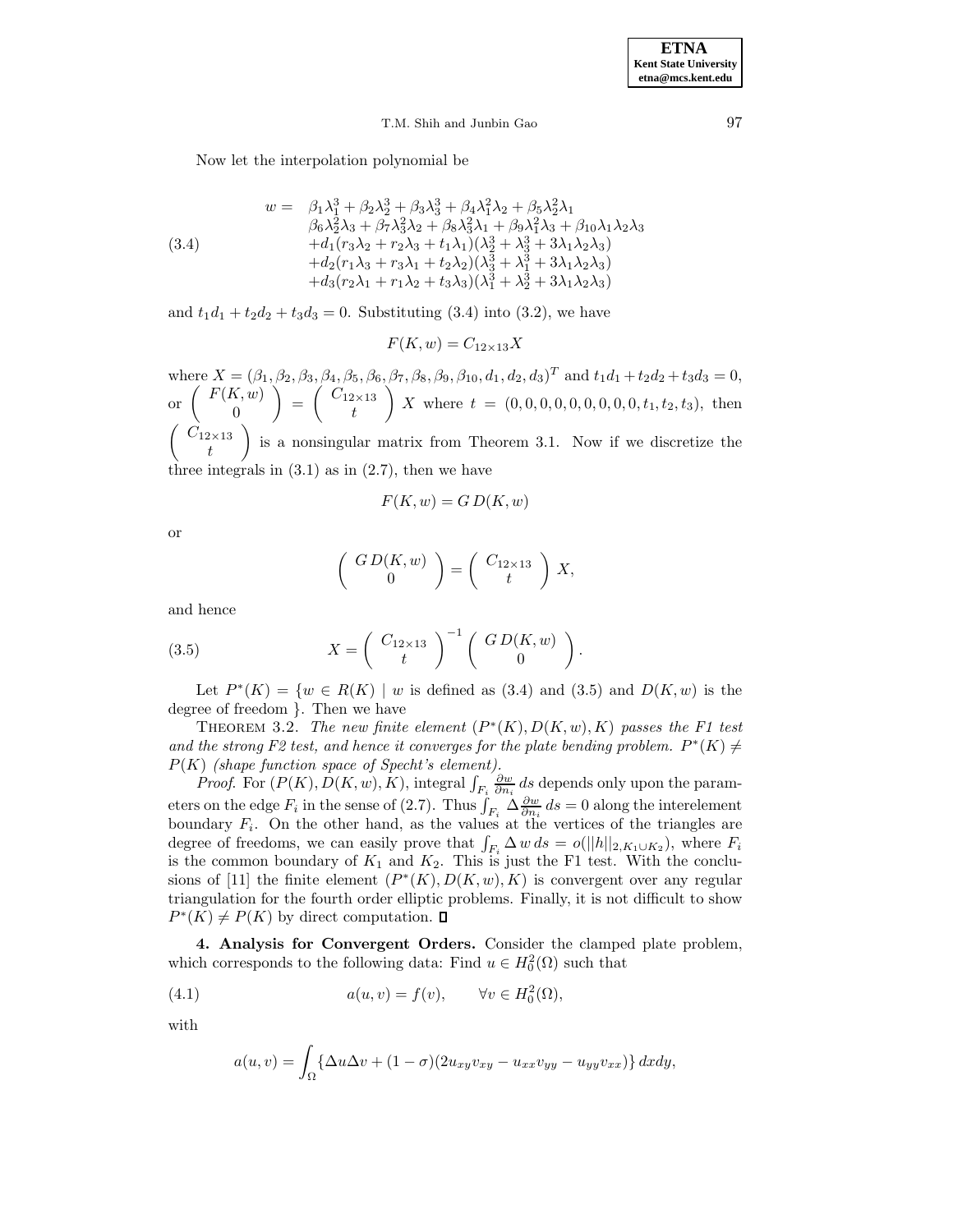and

$$
f(v) = \int_{\Omega} f \cdot v \, dxdy,
$$

where the constant  $\sigma$  (the Poisson coefficient of the material of which the plate is composed) lies in the interval  $(0, \frac{1}{2})$ .

For simplicity, we shall assume that the domain  $\Omega$  is polygonal, so that it may be covered by a triangulation  $\Delta$  which satisfies the ordinary regular conditions. Let  $h_K$ be the diameter of the triangular finite K and  $h = \max_{K} h_K$ .

Now construct the modified Specht's element introduced in the proceding section on each triangle  $K$  of the triangulation. Consequently a finite element space  $X_h$  on  $\Omega$  can be obtained by standard method. Let

 $V_h = \{ v_h \in X_h, v_h \text{'s parameters on } \partial\Omega \text{ are zero} \}.$ 

Then the variational problem (4.1) can be discretized as: Find  $u_h \in V_h$  such that

(4.2) 
$$
a_h(u_h, v_h) = f(v_h), \qquad \forall v_h \in V_h,
$$

where

$$
a_h(u,v) = \sum_K \int_K \{ \Delta u \Delta v + (1-\sigma)(2u_{xy}v_{xy} - u_{xx}v_{yy} - u_{yy}v_{xx}) \} dx dy.
$$

Denote

$$
|v_h|_{2,h} = \left(\sum_K |v_h|_{2,K}^2\right)^{\frac{1}{2}}.
$$

First, we prove that  $|v_h|_{2,h}$  is a norm of the finite element space  $V_h$ , i.e.,  $v_h \in V_h$ and  $|v_h|_{2,h} = 0$  imply  $v_h \equiv 0$ . In fact, if  $|v_h|_{2,h} = 0$ , then  $|v_h|_{2,K} = 0$  for each triangular element K. Hence  $\frac{\partial v_h}{\partial x}$  and  $\frac{\partial v_h}{\partial y}$  are constants, respectively, on each triangle. Let  $K_0$ be a boundary triangle satisfying  $F = K_0 \cap \partial\Omega$ . Since the parameters of  $v_h$  are zero on  $F$ , one has

$$
\int_{F} \frac{\partial v_h}{\partial s} ds = \int_{F} \frac{\partial v_h}{\partial n} ds = 0,
$$

that is,

$$
\int_F \frac{\partial v_h}{\partial x} ds = \int_F \frac{\partial v_h}{\partial y} ds = 0.
$$

Hence

$$
\frac{\partial v_h}{\partial x} = \frac{\partial v_h}{\partial y} = 0 \quad \text{on} \quad K_0,
$$

as  $\frac{\partial v_h}{\partial x}$  and  $\frac{\partial v_h}{\partial y}$  are constants on K. On the other hand, the modified Specht's element passes the strong F2 test; hence we can conclude that  $\frac{\partial v_h}{\partial x} = \frac{\partial v_h}{\partial y} = 0$  on each triangle K. Consequently,  $v_h$  is constant on K. Finally, the value of  $v_h$  at each boundary vertex is zero; hence  $v_h \equiv 0$ .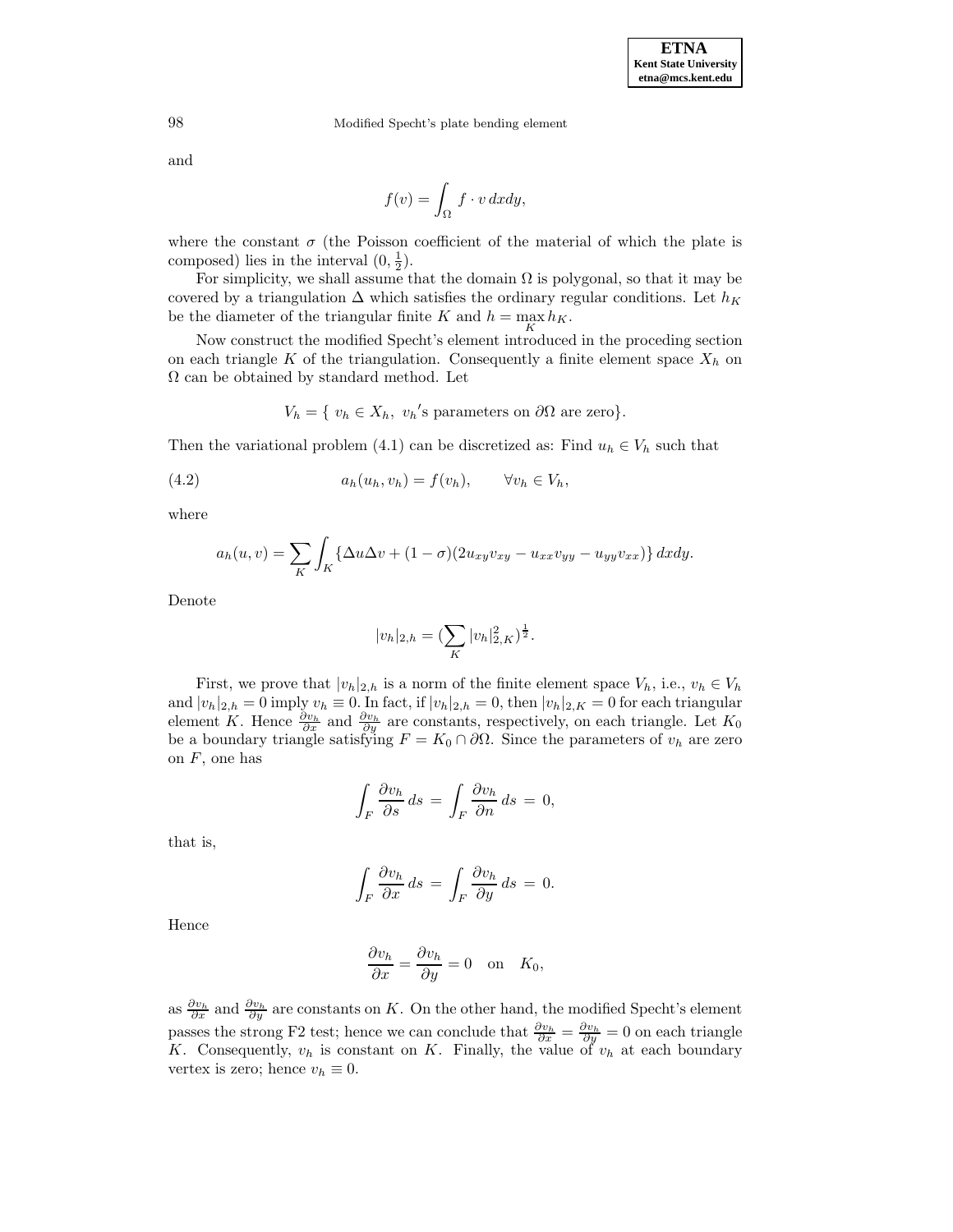Assume that u and  $u_h$  are the solutions of the variational problems  $(4.1)$  and  $(4.2)$ , respectively. To estimate the error between the finite element solution  $u<sub>h</sub>$  and exact solution  $u$  is the next goal of ours.

THEOREM 4.1. Let  $u \in H^4(\Omega) \cap H_0^2(\Omega)$ . Then

(4.3) 
$$
|u - u_h|_{2,h} \leq Ch(|u|_3 + h|u|_4),
$$

(4.4) 
$$
|u - u_h|_{0,h} \leq Ch^2(|u|_3 + h|u|_4).
$$

Proof. From the well-known Strang's Lemma, one has

(4.5) 
$$
|u - u_h|_{2,h} \leq C \left( \inf_{v_h \in V_h} |u - v_h|_{2,h} + \sup_{w_h \in V_h} \frac{|E_h(u, w_h)|}{|w_h|_{2,h}} \right),
$$

where

$$
E_h(u, w) = E_1(u, w) + E_2(u, w) + E_3(u, w),
$$

$$
E_1(u, w) = \sum_K \int_{\partial K} (\Delta u - (1 - \sigma) \frac{\partial^2 u}{\partial s^2}) \frac{\partial w}{\partial n} ds,
$$

$$
E_2(u, w) = \sum_{K} \int_{\partial K} (1 - \sigma) \frac{\partial^2 u}{\partial n \partial s} \frac{\partial w}{\partial s} ds,
$$

$$
E_3(u, w) = -\sum_{K} \int_{\partial K} \frac{\partial(\Delta u)}{\partial n} w \, ds.
$$

The first term on the right hand side of (4.5) is the approximation error. The second one is the consistency error.

In the following the two error terms are estimated respectively.

(I) The approximation error:  $\inf_{v_h \in V_h} |u - v_h|_{2,h}$ .

It is not difficult to prove that  $\pi_2 \subset V_h$ . This is because, for any quadratic polynomial  $u, (2.7)$  is exactly valid.

Define the interpolation operator  $Q_h : v \in C^1(\overline{\Omega}) \to Q_h v \in V_h$  such that, on each triangle K,

$$
Q_h v(P_i) = v(P_i), \quad (Q_h v)_x(P_i) = v_x(P_i), \quad (Q_h v)_y(P_i) = v_y(P_i), \quad i = 1, 2, 3,
$$

$$
\int_{F_3} \frac{\partial P_h v}{\partial n_3} ds = \frac{1}{2} \left[ -\xi_3 (v_x(P_1) + v_x(P_2)) + \eta_3 (v_y(P_1) + v_y(P_2)) \right],
$$
  

$$
\int_{F_1} \frac{\partial P_h v}{\partial n_1} ds = \frac{1}{2} \left[ -\xi_1 (v_x(P_2) + v_x(P_3)) + \eta_1 (v_y(P_2) + v_y(P_3)) \right],
$$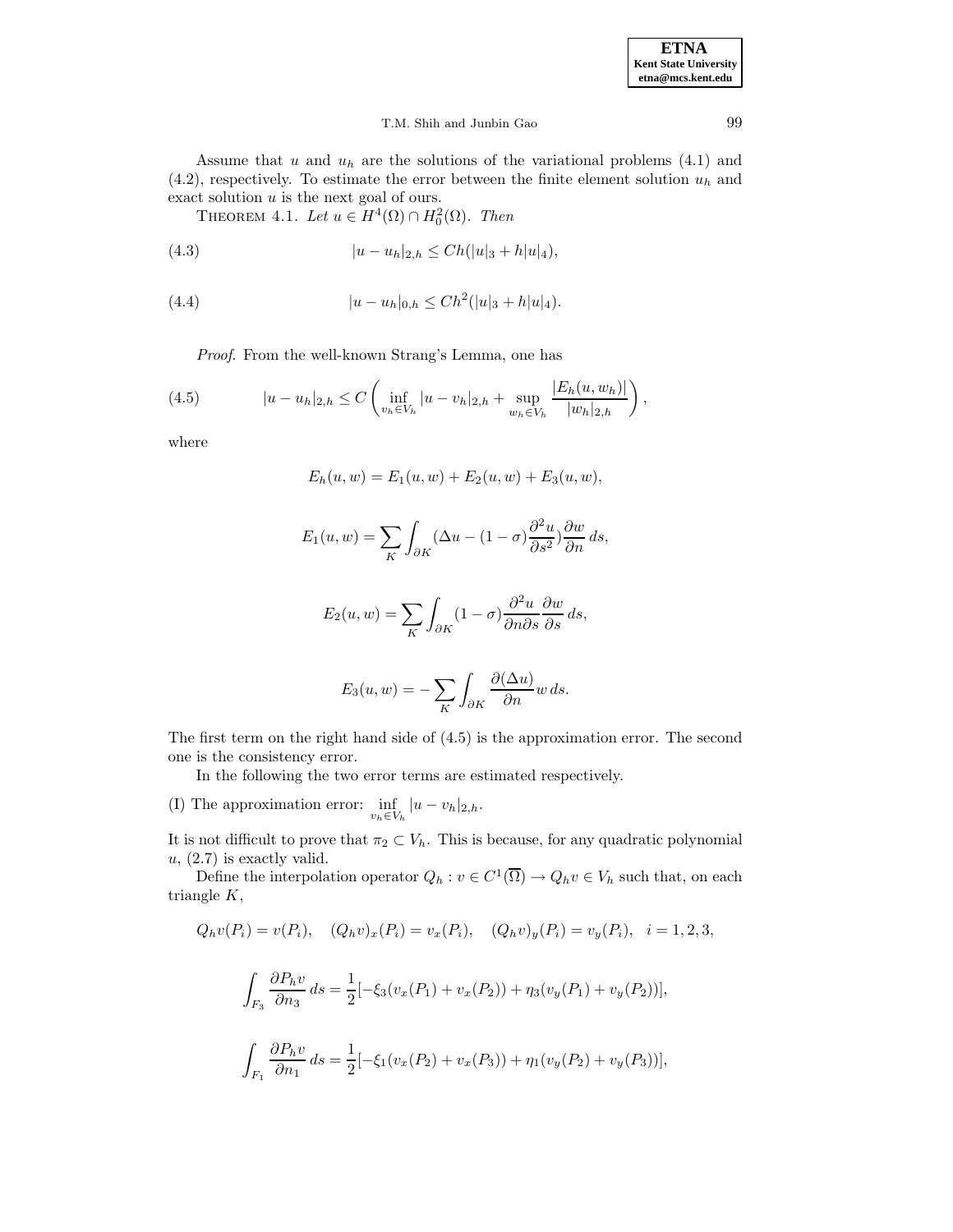and

$$
\int_{F_2} \frac{\partial P_h v}{\partial n_2} ds = \frac{1}{2} \left[ -\xi_2 (v_x(P_3) + v_x(P_1)) + \eta_2 (v_y(P_3) + v_y(P_1)) \right].
$$

According to the theory of Hermite interpolation, we have

$$
\inf_{v_h \in V_h} |u - v_h|_{2,h} \le |u - Q_h u|_{2,h} \le Ch|u|_3.
$$

(II) The consistency error: sup  $w_h \in V_h$  $\frac{|E_h(u,w_h)|}{|w_h|_{2,h}}$ .

By the construction of the modified Specht's element,  $\int_F \frac{\partial w_h}{\partial s} ds$  and  $\int_F \frac{\partial w_h}{\partial n} ds$  are continuous on any interelement boundary  $F = K_1 \cap K_2$ , and  $\int_F \frac{\partial w_h}{\partial s} ds = \int_F \frac{\partial w_h}{\partial n} ds = 0$ on  $F = F_0 \cap \partial \Omega$ . On the other hand, we may construct a cubic Hermite interpolation  $I_F w_h$  for  $w_h$  on each F (interelement edge and boundary edge) with finite element parameters. So  $\int_F w_h ds$  can be computed by  $\int_F I_F w_h ds$  with error term in higher orders of derivatives. Then applying the standard analytical techniques for nonconforming finite elements, the following estimations can be easily proved:

$$
|E_i(u, w_h)| \leq Ch |u|_3 \cdot |w_h|_{2,h}, \quad i = 1, 2,
$$

$$
|E_3(u, w_H)| \leq Ch(|u|_3 + h|u|_4)|w_h|_{2,h}.
$$

Hence

$$
\sup_{w_h \in V_h} \frac{E_h(u, w_h)|}{|w_h|_{2,h}} \le Ch(|u|_3 + h|u|_4).
$$

Thus (4.3) is obtained.

Finally, (4.4) can be proved by the Nitsche's technique or by the dual principle.  $\Box$ 

**5. The Proof of Theorem 3.1.** In this section we will use the construction introduced in [6] to find the interpolation subspace  $R(K)$  related to the interpolation conditions  $(3.1)$  or  $F(K, w)$  of  $(3.2)$ .

Let  $w \in \pi(K)$  and  $w(x, y) \equiv w(\lambda_1, \lambda_2, \lambda_3)$  where  $(\lambda_1, \lambda_2, \lambda_3)$  is the berycentric coordinate of  $(x, y)$  with respect to the triangle K. We associate a function analytic at 0 with each interpolation condition of (3.1).

$$
w(P_1) = w(1,0,0) \leftrightarrow e^{\lambda_1}, w(P_2) = w(0,1,0) \leftrightarrow e^{\lambda_2}, w(P_3) = w(0,0,1) \leftrightarrow e^{\lambda_3},
$$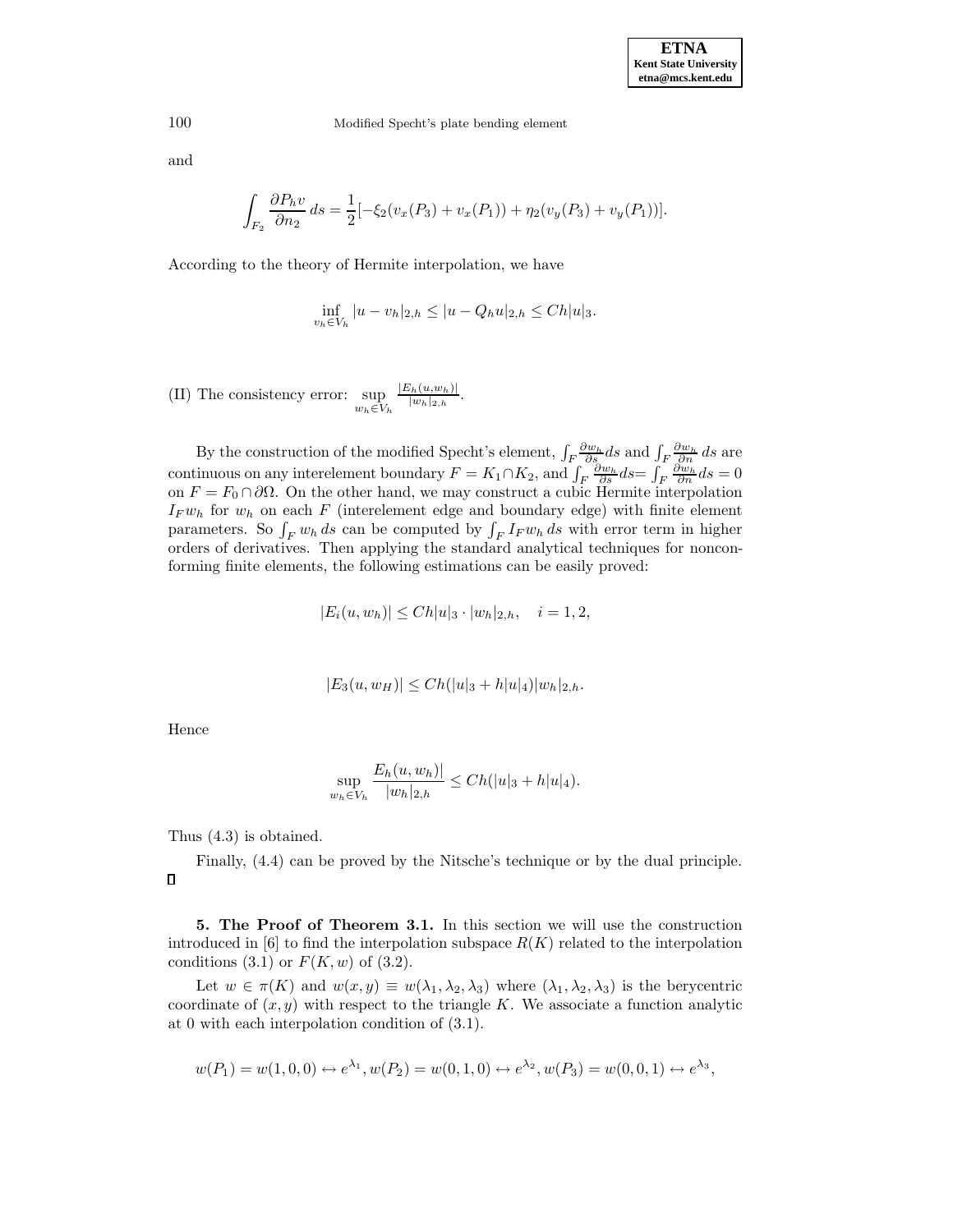$$
w_x(P_1) = \frac{1}{2\Delta} \left[ \eta_1 \frac{\partial}{\partial \lambda_1} + \eta_2 \frac{\partial}{\partial \lambda_2} + \eta_3 \frac{\partial}{\partial \lambda_3} \right] w(1,0,0)
$$
  
\n
$$
\leftrightarrow \frac{1}{2\Delta} (\eta_1 \lambda_1 + \eta_2 \lambda_2 + \eta_3 \lambda_3) e^{\lambda_1} = l_1(\lambda_1, \lambda_2, \lambda_3) e^{\lambda_1},
$$
  
\n
$$
w_y(P_1) = -\frac{1}{2\Delta} \left[ \xi_1 \frac{\partial}{\partial \lambda_1} + \xi_2 \frac{\partial}{\partial \lambda_2} + \xi_3 \frac{\partial}{\partial \lambda_3} \right] w(1,0,0)
$$
  
\n
$$
\leftrightarrow \frac{1}{2\Delta} (\xi_1 \lambda_1 + \xi_2 \lambda_2 + \xi_3 \lambda_3) e^{\lambda_1} = l_2(\lambda_1, \lambda_2, \lambda_3) e^{\lambda_1},
$$
  
\n
$$
w_x(P_2) = \frac{1}{2\Delta} \left[ \eta_1 \frac{\partial}{\partial \lambda_1} + \eta_2 \frac{\partial}{\partial \lambda_2} + \eta_3 \frac{\partial}{\partial \lambda_3} \right] w(0,1,0)
$$
  
\n
$$
\leftrightarrow \frac{1}{2\Delta} (\eta_1 \lambda_1 + \eta_2 \lambda_2 + \eta_3 \lambda_3) e^{\lambda_2} = l_1(\lambda_1, \lambda_2, \lambda_3) e^{\lambda_2},
$$
  
\n
$$
w_y(P_2) = -\frac{1}{2\Delta} \left[ \xi_1 \frac{\partial}{\partial \lambda_1} + \xi_2 \frac{\partial}{\partial \lambda_2} + \xi_3 \frac{\partial}{\partial \lambda_3} \right] w(0,1,0)
$$
  
\n
$$
\leftrightarrow \frac{1}{2\Delta} (\xi_1 \lambda_1 + \xi_2 \lambda_2 + \xi_3 \lambda_3) e^{\lambda_2} = l_2(\lambda_1, \lambda_2, \lambda_3) e^{\lambda_2},
$$
  
\n
$$
w_x(P_3) = \frac{1}{2\Delta} \left[ \eta_1 \frac{\partial}{\partial \lambda_1} + \eta_2 \frac{\partial}{\partial \lambda_2} + \eta_3 \frac{\partial}{\partial \
$$

$$
\int_{F_3} \frac{\partial w}{\partial n_3} ds = l_{12} \frac{\partial w}{\partial n_3} (P_1) + \frac{l_{12}^2}{2} \frac{\partial^2 w}{\partial r_3^2 \partial n_3} (P_1) + \frac{l_{12}^3}{6} \frac{\partial^3 w}{\partial r_3^2 \partial n_3} (P_1) \n+ \frac{l_{12}^4}{24} \frac{\partial^4 w}{\partial r_3^3 \partial n_3} (P_1) + \cdots \n= \left(1 + \frac{1}{2} (\frac{\partial}{\partial \lambda_2} - \frac{\partial}{\partial \lambda_1}) + \frac{1}{6} (\frac{\partial}{\partial \lambda_2} - \frac{\partial}{\partial \lambda_1})^2 + \frac{1}{24} (\frac{\partial}{\partial \lambda_2} - \frac{\partial}{\partial \lambda_1})^3 + \cdots \right) \n\times \left( r_2 \frac{\partial}{\partial \lambda_1} + r_1 \frac{\partial}{\partial \lambda_2} + t_3 \frac{\partial}{\partial \lambda_3} \right) w(1,0,0) \n\leftrightarrow \left[1 + \frac{1}{2} (\lambda_2 - \lambda_1) + \frac{1}{6} (\lambda_2 - \lambda_1)^2 + \frac{1}{24} (\lambda_2 - \lambda_1)^3 + \cdots \right] \times \n\left( r_2 \lambda_1 + r_1 \lambda_2 + t_3 \lambda_3 \right) e^{\lambda_1} \n\equiv p_1(\lambda_1, \lambda_2, \lambda_3) e^{\lambda_1}.
$$

Similarily,

$$
\int_{F_1} \frac{\partial w}{\partial n_1} ds \quad \leftrightarrow \quad \left[ 1 + \frac{1}{2} (\lambda_3 - \lambda_2) + \frac{1}{6} (\lambda_3 - \lambda_2)^2 + \frac{1}{24} (\lambda_3 - \lambda_2)^3 + \cdots \right] \times
$$
\n
$$
\begin{array}{rcl} (r_3 \lambda_2 + r_2 \lambda_3 + t_1 \lambda_1) e^{\lambda_2} \\ \equiv & p_2(\lambda_1, \lambda_2, \lambda_3) e^{\lambda_2}, \end{array}
$$

$$
\int_{F_2} \frac{\partial w}{\partial n_2} ds \quad \leftrightarrow \quad \left[ 1 + \frac{1}{2} (\lambda_1 - \lambda_3) + \frac{1}{6} (\lambda_1 - \lambda_3)^2 + \frac{1}{24} (\lambda_1 - \lambda_3)^3 + \cdots \right] \times \n= \quad (r_1 \lambda_3 + r_3 \lambda_1 + t_2 \lambda_2) e^{\lambda_3} \n\equiv \quad p_3(\lambda_1, \lambda_2, \lambda_3) e^{\lambda_3},
$$

Define

$$
H = \text{span}\{e^{\lambda_1}, e^{\lambda_2}, e^{\lambda_3}, l_1(\lambda_1, \lambda_2, \lambda_3)e^{\lambda_1}, l_2(\lambda_1, \lambda_2, \lambda_3)e^{\lambda_1}, l_1(\lambda_1, \lambda_2, \lambda_3)e^{\lambda_2}, \\ l_2(\lambda_1, \lambda_2, \lambda_3)e^{\lambda_2}, l_1(\lambda_1, \lambda_2, \lambda_3)e^{\lambda_3}, l_2(\lambda_1, \lambda_2, \lambda_3)e^{\lambda_3}, \\ p_1(\lambda_1, \lambda_2, \lambda_3)e^{\lambda_1}, p_2(\lambda_1, \lambda_2, \lambda_3)e^{\lambda_2}, p_3(\lambda_1, \lambda_2, \lambda_3)e^{\lambda_3}\}.
$$

and  $\text{let } H_{\downarrow} = \text{span}\{f_{\downarrow} \mid f \in H\}$  where  $f_{\downarrow}$  is the leading term of the Taylor's series of f in H. Then from the conclusions of [6]  $H_{\downarrow}$  is an interpolation polynomial space with respect to  $F(K, w)$ .

Let  $f$  be any function in  $H$ , i.e.

$$
f = c_1e^{\lambda_1} + c_2e^{\lambda_2} + c_3e^{\lambda_3} + c_4l_1(\lambda_1, \lambda_2, \lambda_3)e^{\lambda_1} + c_5l_1(\lambda_1, \lambda_2, \lambda_3)e^{\lambda_2} + c_6l_1(\lambda_1, \lambda_2, \lambda_3)e^{\lambda_3} + c_7l_2(\lambda_1, \lambda_2, \lambda_3)e^{\lambda_1} + c_8l_2(\lambda_1, \lambda_2, \lambda_3)e^{\lambda_2} + c_9l_2(\lambda_1, \lambda_2, \lambda_3)e^{\lambda_3} + c_{10}p_1(\lambda_1, \lambda_2, \lambda_3)e^{\lambda_1} + c_{11}p_2(\lambda_1, \lambda_2, \lambda_3)e^{\lambda_2} + c_{12}p_3(\lambda_1, \lambda_2, \lambda_3)e^{\lambda_3}.
$$

,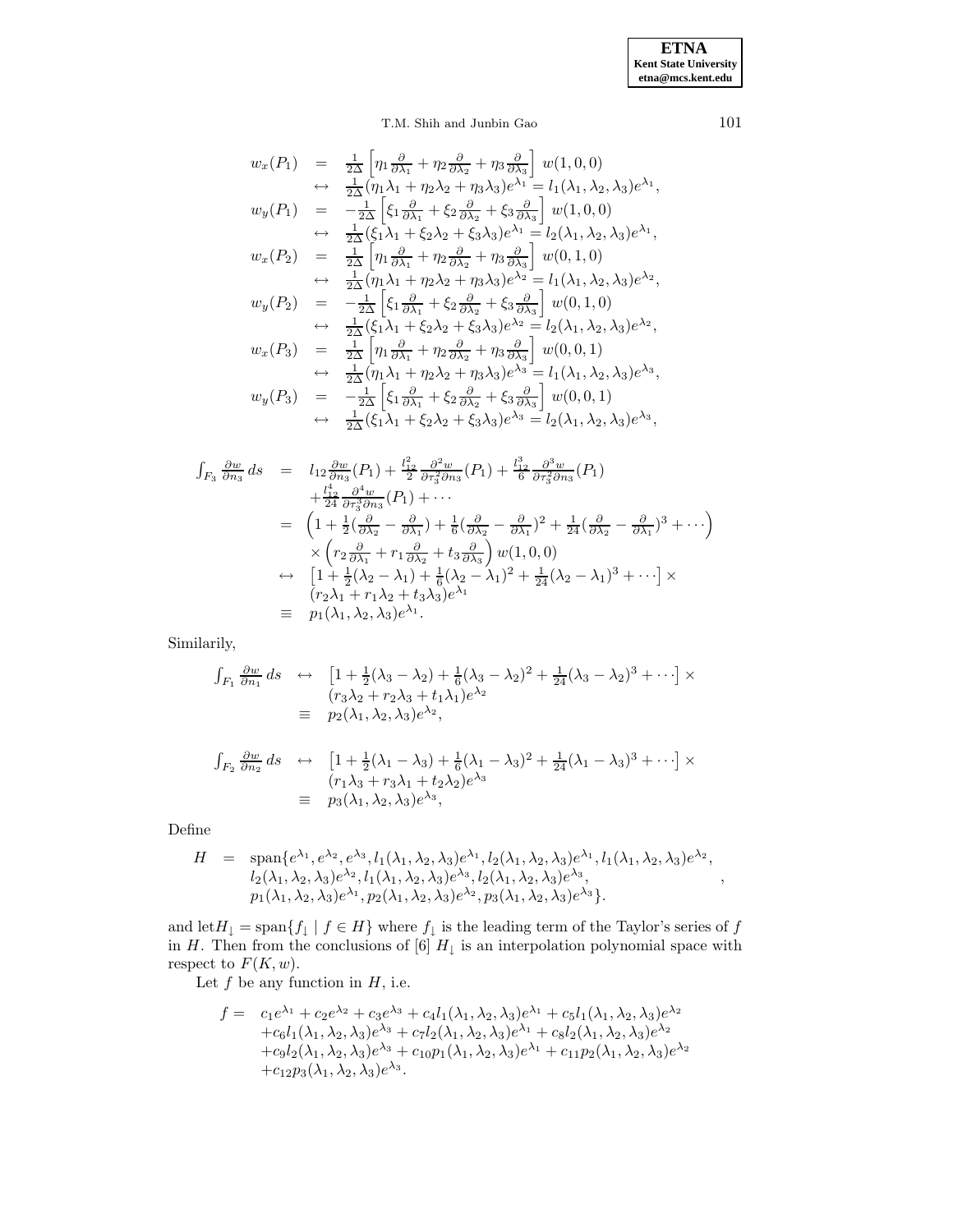We expand f as a power series at  $(\lambda_1, \lambda_2, \lambda_3) = (0, 0, 0)$  and let the coefficients of all of the cubic terms be zero. Then we have a linear system of ten equations in terms of  $c_1, \dots, c_{12}$  which yields the following relations

$$
c_1 = 0, \quad c_2 = 0, \quad c_3 = 0
$$

$$
\begin{array}{ll}\nc_4 = -\frac{1}{3}\left[\eta_3 c_{10} + \eta_2 c_{12}\right], & c_7 = -\frac{1}{3}\left[\xi_3 c_{10} + \xi_2 c_{12}\right], \\
c_5 = -\frac{1}{3}\left[\eta_3 c_{10} + \eta_1 c_{11}\right], & c_8 = -\frac{1}{3}\left[\xi_3 c_{10} + \xi_1 c_{11}\right], \\
c_6 = -\frac{1}{3}\left[\eta_1 c_{11} + \eta_2 c_{12}\right], & c_9 = -\frac{1}{3}\left[\xi_1 c_{11} + \xi_2 c_{12}\right]\n\end{array}
$$

where

$$
t_3c_{10} + t_1c_{11} + t_2c_{12} = 0
$$

Then we can prove that the coefficients of  $1, \lambda_1, \lambda_2, \lambda_3, \lambda_1^2, \lambda_2^2, \lambda_3^2, \lambda_1 \lambda_2, \lambda_2 \lambda_3$ ,  $\lambda_3\lambda_1$  are also zero and that f is of the following form (here only the quartic terms are written):

$$
f = \frac{1}{72}c_{10}(r_2\lambda_1 + r_1\lambda_2 + t_3\lambda_3)(3\lambda_1^2\lambda_2 + 3\lambda_1\lambda_2^2 - \lambda_1^3 - \lambda_2^3) + \frac{1}{72}c_{11}(r_3\lambda_2 + r_2\lambda_3 + t_1\lambda_1)(3\lambda_2^2\lambda_3 + 3\lambda_2\lambda_3^2 - \lambda_2^3 - \lambda_3^3) + \frac{1}{72}c_{12}(r_1\lambda_3 + r_3\lambda_1 + t_2\lambda_2)(3\lambda_3^2\lambda_1 + 3\lambda_3\lambda_1^2 - \lambda_3^3 - \lambda_1^3) + \cdots
$$

where  $t_3c_{10} + t_1c_{11} + t_2c_{12} = 0$ . Hence we have, noting that  $\lambda_1 + \lambda_2 + \lambda_3 \equiv 1$ ,

$$
H_{\downarrow} = \pi_3 \oplus \{c_{10}(r_2\lambda_1 + r_1\lambda_2 + t_3\lambda_3)(3\lambda_1^2\lambda_2 + 3\lambda_1\lambda_2^2 - \lambda_1^3 - \lambda_2^3) + c_{11}(r_3\lambda_2 + r_2\lambda_3 + t_1\lambda_1)(3\lambda_2^2\lambda_3 + 3\lambda_2\lambda_3^2 - \lambda_2^3 - \lambda_3^3) + c_{12}(r_1\lambda_3 + r_3\lambda_1 + t_2\lambda_2)(3\lambda_3^2\lambda_1 + 3\lambda_3\lambda_1^2 - \lambda_3^3 - \lambda_1^3) + t_3c_{10} + t_1c_{11} + t_2c_{12} = 0 \} = \pi \oplus \{d_1(r_3\lambda_2 + r_2\lambda_3 + t_1\lambda_1)(\lambda_2^3 + \lambda_3^3 + 3\lambda_1\lambda_2\lambda_3) + d_2(r_1\lambda_3 + r_3\lambda_1 + t_2\lambda_2)(\lambda_3^3 + \lambda_1^3 + 3\lambda_1\lambda_2\lambda_3) + d_3(r_2\lambda_1 + r_1\lambda_2 + t_3\lambda_3)(\lambda_1^3 + \lambda_2^3 + 3\lambda_1\lambda_2\lambda_3) + t_1d_1 + t_2d_2 + t_3d_3 = 0 : d_i \in R \} = P^*(K)
$$

Thus the interpolation problem  $(P^*(K), F(K, w), K)$  is unisovable.

#### REFERENCES

- [1] P.G. Bergan, Finite elements based on energe orthogonal functions, Internat. J. Numer. Methods Engrg., 15 (1980), pp. 1541–1555.
- [2] C. CARAMANLIAN, A solution to the  $C^1$ -continuity problem in plate bending, Internat. J. Numer. Methods Engrg., 19 (1983), pp. 1291–1371.
- [3] S.C. Chen and Z.C. Shi, Double set parameter method of constructing stiffness matrices, Numer. Math. Sinica, Vol.13(1991), pp. 486–496.
- [4] G. Farin, Triangular Bernstein-Bezier patches, Comp. Aided Geom. Design, 3 (1986), pp. 83–127.
- [5] J.B. GAO, A new finite element of  $C^1$  cubic splines, J. Comput. Appl. Math., 40 (1992), pp. 305–312.
- [6] J.B. GAO AND T. M. SHI, Interpolation methods for construction of shape function space of nonconforming finite elements, Comput. Methods Mech. and Engrg., to appear.
- [7] B.M. Irons, A conforming quartic triangular element for plate bending, Internat. J. Numer. Methods in Engrg., 1 (1969), pp. 29–45.
- [8] C. LAWSON, Software for  $C^1$  surface interpolation, in Math. Software III, J.R.Rice ed., Academic Press, New York, 1977, pp. 161–194.